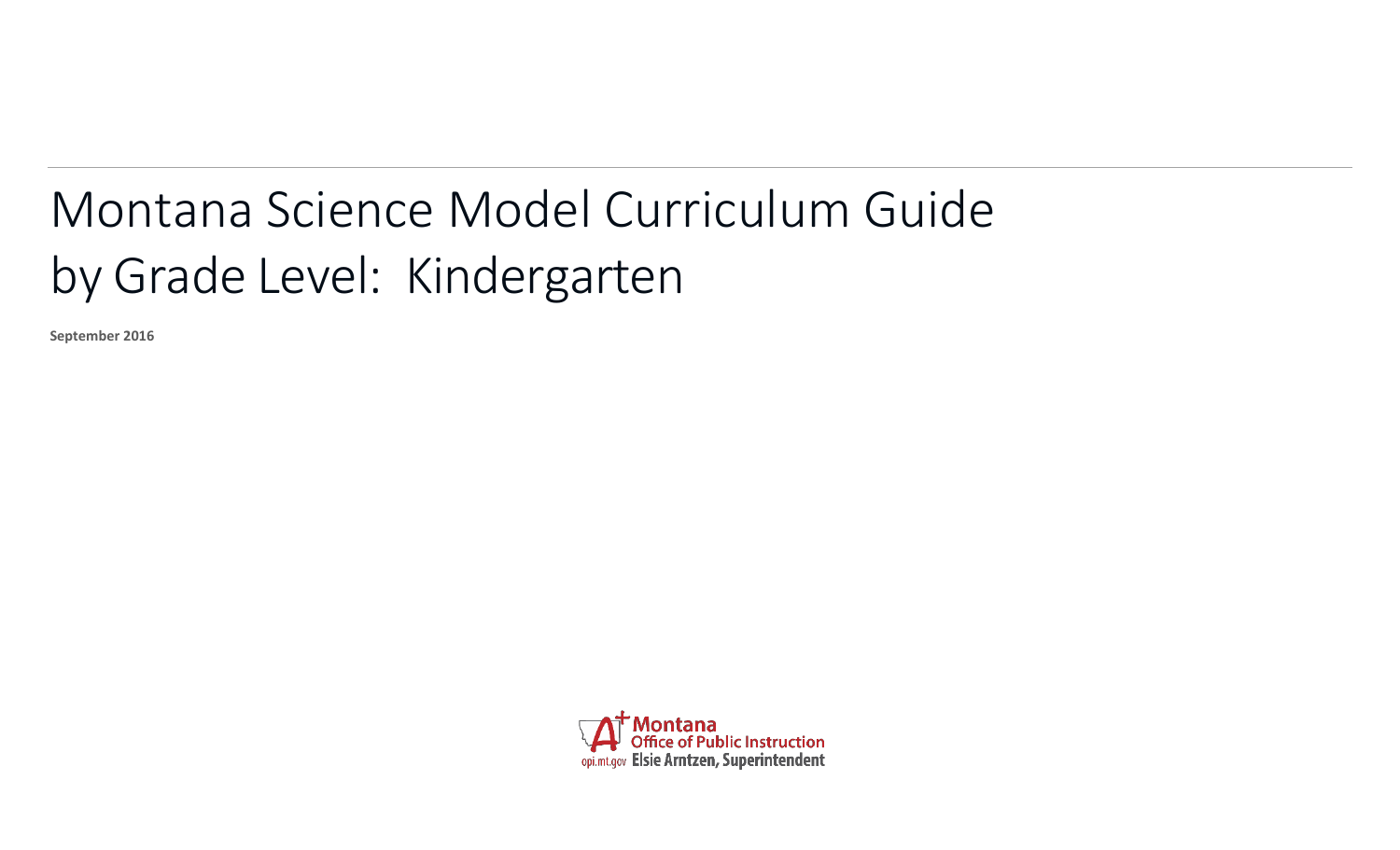## Contents

| $\textbf{Three Dimensions} \textit{} \textit{} \textit{} \textit{} \textit{} \textit{} \textit{} \textit{} \textit{} \textit{} \textit{} \textit{} \textit{} \textit{} \textit{} \textit{} \textit{} \textit{} \textit{} \textit{} \textit{} \textit{} \textit{} \textit{} \textit{} \textit{} \textit{} \textit{} \textit{} \textit{} \textit{} \textit{} \textit{} \textit{} \textit{} \textit$ |  |
|---------------------------------------------------------------------------------------------------------------------------------------------------------------------------------------------------------------------------------------------------------------------------------------------------------------------------------------------------------------------------------------------------|--|
|                                                                                                                                                                                                                                                                                                                                                                                                   |  |
|                                                                                                                                                                                                                                                                                                                                                                                                   |  |
|                                                                                                                                                                                                                                                                                                                                                                                                   |  |

The OPI is committed to providing reasonable accommodations to people with disabilities. If you need a reasonable accommodation, require an alternate format, or have questions concerning accessibility, contact the OPI ADA Coordinator, 406-444-3161, opiada@mt.gov, TTY 406-444-0235.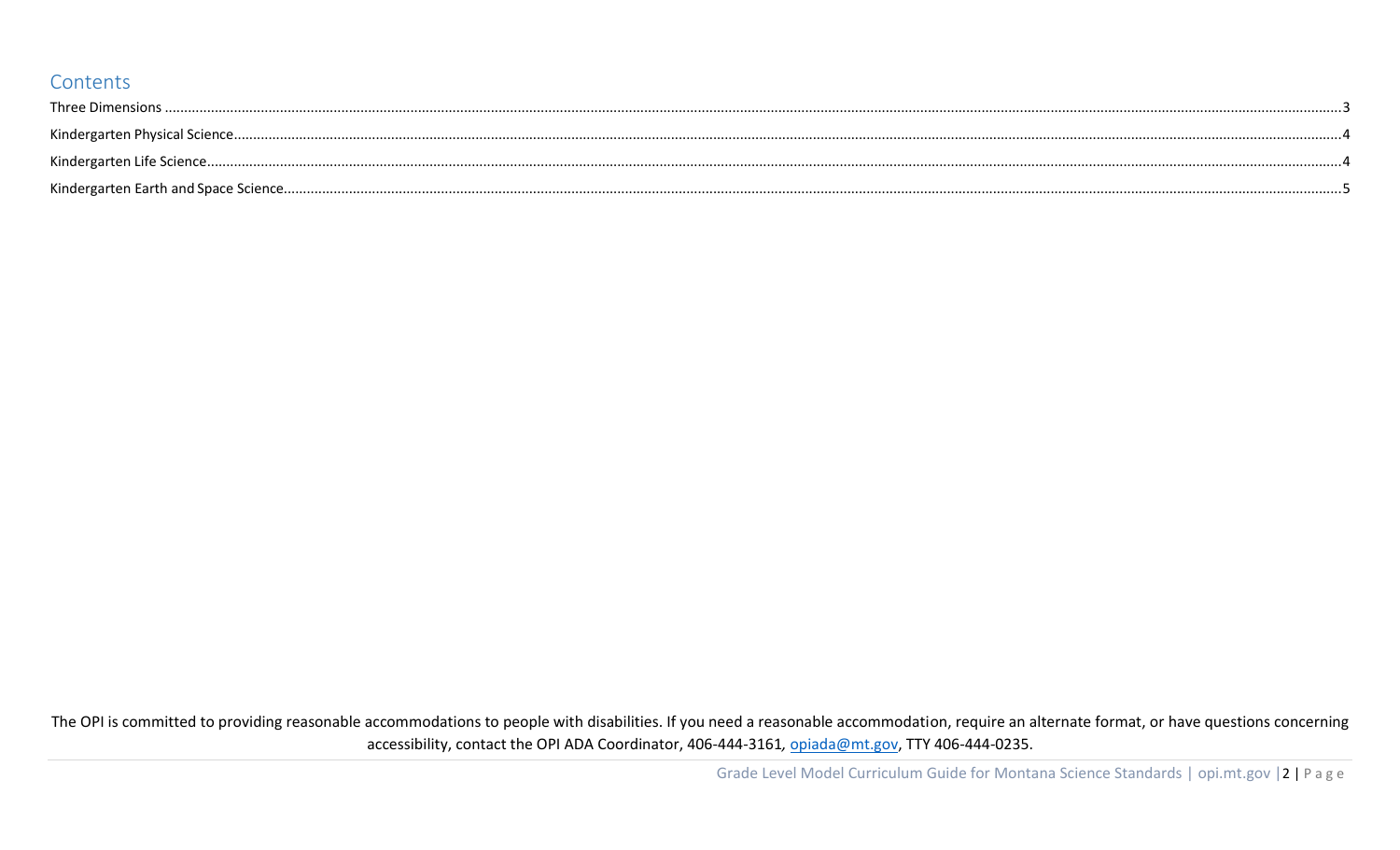<span id="page-2-0"></span>

| <b>Resources</b>                                                                                                                                                                                                                                                                                                                                                                                                                                                                                                                                                                                                                                                                                                                                                                                                                                                                                                                                                                | <b>Three Dimensions</b>                                                                                                                                                                                                                                                                                                                                                                                                                                                                                                                                                                                                                                                                                                                                                                                                                                                                                                                                                                                                                                                  |                                                                                                                                                                                                                                                                                                                                                                                                                                                                                                                                                                                                                                                                                                                                                                                                                                                                                                                                                                                                                                                                                                                                                                                                                                                                                                               |                                                                                                                                                                                                                                                                                                                                                                                                                                                                                                                                                                                                                                                                    |
|---------------------------------------------------------------------------------------------------------------------------------------------------------------------------------------------------------------------------------------------------------------------------------------------------------------------------------------------------------------------------------------------------------------------------------------------------------------------------------------------------------------------------------------------------------------------------------------------------------------------------------------------------------------------------------------------------------------------------------------------------------------------------------------------------------------------------------------------------------------------------------------------------------------------------------------------------------------------------------|--------------------------------------------------------------------------------------------------------------------------------------------------------------------------------------------------------------------------------------------------------------------------------------------------------------------------------------------------------------------------------------------------------------------------------------------------------------------------------------------------------------------------------------------------------------------------------------------------------------------------------------------------------------------------------------------------------------------------------------------------------------------------------------------------------------------------------------------------------------------------------------------------------------------------------------------------------------------------------------------------------------------------------------------------------------------------|---------------------------------------------------------------------------------------------------------------------------------------------------------------------------------------------------------------------------------------------------------------------------------------------------------------------------------------------------------------------------------------------------------------------------------------------------------------------------------------------------------------------------------------------------------------------------------------------------------------------------------------------------------------------------------------------------------------------------------------------------------------------------------------------------------------------------------------------------------------------------------------------------------------------------------------------------------------------------------------------------------------------------------------------------------------------------------------------------------------------------------------------------------------------------------------------------------------------------------------------------------------------------------------------------------------|--------------------------------------------------------------------------------------------------------------------------------------------------------------------------------------------------------------------------------------------------------------------------------------------------------------------------------------------------------------------------------------------------------------------------------------------------------------------------------------------------------------------------------------------------------------------------------------------------------------------------------------------------------------------|
|                                                                                                                                                                                                                                                                                                                                                                                                                                                                                                                                                                                                                                                                                                                                                                                                                                                                                                                                                                                 | Disciplinary Core Ideas (DCI's)                                                                                                                                                                                                                                                                                                                                                                                                                                                                                                                                                                                                                                                                                                                                                                                                                                                                                                                                                                                                                                          | Science and Engineering Practices (SEP's)                                                                                                                                                                                                                                                                                                                                                                                                                                                                                                                                                                                                                                                                                                                                                                                                                                                                                                                                                                                                                                                                                                                                                                                                                                                                     | Crosscutting Concepts (CCC's)                                                                                                                                                                                                                                                                                                                                                                                                                                                                                                                                                                                                                                      |
| Paul Anderson Videos: Details on each component of the standards<br>Next Generation Science Standards (NGSS) at National Science Teachers Association (NSTA)<br>Hub: Detailed explanations of the three dimensions, videos of what it looks like in the<br>classroom, curriculum guidance, and classroom resources<br>Evidence Statements: Observations of what students should know and be able to do when they<br>perform the standard. Helpful for formative and summative assessments<br>The Framework: The framework for Montana Science Standards and for the Next Generation<br>Science Standards<br>NGSS Storylines: These storylines explain questions that students should investigating and how by<br>grade level; they paint the big picture of the big ideas<br>STEM Teacher Tools: This site has every resource necessary to implement the new standards<br>Read more about the three dimensions in the NRC Framework online here (NGSS for States, By<br>States) | Disciplinary core ideas have the power to<br>focus K-12 science curriculum, instruction and<br>assessments on the most important aspects of<br>science. To be considered core, the ideas<br>should meet at least two of the following<br>criteria and ideally all four:<br>Have broad importance across<br>$\bullet$<br>multiple sciences or engineering<br>disciplines or be a key<br>organizing concept of a single discipline;<br>Provide a key tool for understanding<br>$\bullet$<br>or investigating more complex ideas<br>and solving problems;<br>Relate to the interests and life<br>$\bullet$<br>experiences of students or be connected<br>to societal or personal concerns that<br>require scientific or technological<br>knowledge;<br>Be teachable and learnable over multiple<br>$\bullet$<br>grades at increasing levels of depth and<br>sophistication.<br>Disciplinary ideas are grouped in four<br>domains: the physical sciences; the life<br>sciences; the earth and space sciences;<br>and engineering, technology and applications<br>of science. | The practices describe behaviors that scientists<br>engage in as they investigate and build models<br>and theories about the natural world and the key<br>set of engineering practices that engineers use as<br>they design and build models and systems. The<br>National Research Council (NRC) uses the term<br>practices instead of a term like "skills" to<br>emphasize that engaging in scientific investigation<br>requires not only skill but also knowledge that is<br>specific to each practice. Part of the NRC's intent<br>is to better explain and extend what is meant by<br>"inquiry" in science and the range of cognitive,<br>social, and physical practices that it requires.<br>Although engineering design is similar to<br>scientific inquiry, there are significant<br>differences. For example, scientific inquiry<br>involves the formulation of a question that can<br>be answered through investigation, while<br>engineering design involves the formulation of<br>a problem that can be solved through design.<br>Strengthening the engineering aspects of the<br>Next Generation Science Standards will clarify<br>for students the relevance of science,<br>technology, engineering and mathematics (the<br>four STEM fields) to everyday life. (NGSS for<br>States, By States). | Crosscutting concepts have application across all<br>domains of science. As such, they are a way of<br>linking the different domains of science. They<br>include: Patterns, similarity, and diversity; Cause<br>and effect; Scale, proportion and quantity;<br>Systems and system models; Energy and matter;<br>Structure and function; Stability and change. The<br>Framework emphasizes that these concepts<br>need to be made explicit for students because<br>they provide an organizational schema for<br>interrelating knowledge from various science<br>fields into a coherent and scientifically-based<br>view of the world. (NGSS for States, By States). |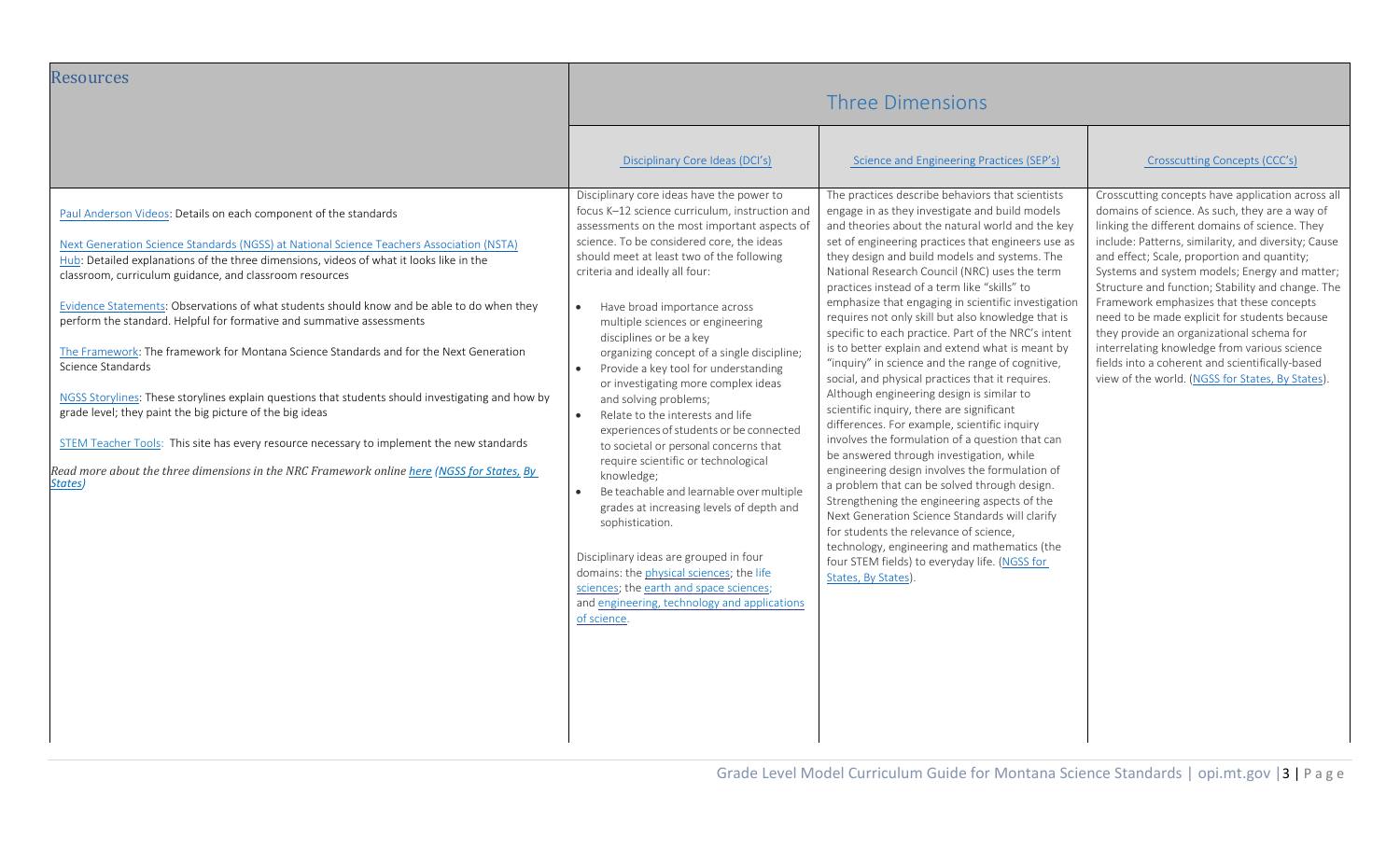## Kindergarten Physical Science

<span id="page-3-1"></span><span id="page-3-0"></span>

| Montana Standard<br>Students must know and be able to:                                                                                                                                | Disciplinary Core Ideas (DCI's) | Science and Engineering Practices (SEP's)         | Crosscutting Concepts (CCC's) |
|---------------------------------------------------------------------------------------------------------------------------------------------------------------------------------------|---------------------------------|---------------------------------------------------|-------------------------------|
| plan and conduct an investigation to compare the effects of different strengths or different<br>directions of pushes and pulls on the motion of an object<br>K-PS2-1. NGSS Identifier | PS2.A, PS2.B, PS3.C             | Planning and Carrying Out Investigations          | Cause and Effect              |
| analyze data to determine whether a design solution works as intended to change the speed or<br>direction of an object with a push or a pull<br>K-PS2-2. NGSS Identifier              | PS2.A                           | <b>Analyzing and Interpreting Data</b>            | Cause and Effect              |
| construct an explanation based on observations of the effect of sunlight on earth's surface<br>K-PS3-1. NGSS Identifier                                                               | PS3.B                           | Planning and Carrying out Investigations          | Cause and Effect              |
| use tools and materials to design and build a structure to reduce the warming effect of sunlight on<br>an area<br>K-PS3-2. NGSS Identifier                                            | PS3.B                           | Constructing explanations and designing solutions | Cause and Effect              |
| Kindergarten Life Science                                                                                                                                                             |                                 |                                                   |                               |
| Montana Standard<br>Students must know and be able to:                                                                                                                                | Disciplinary Core Ideas (DCI's) | Science and Engineering Practices (SEP's)         | Crosscutting Concepts (CCC's) |
| use observations to describe patterns of what plants and animals, including humans, need to<br>survive K-LS1-1. NGSS Identifier                                                       | LS1.C                           | <b>Analyzing and Interpreting Data</b>            | Patterns                      |